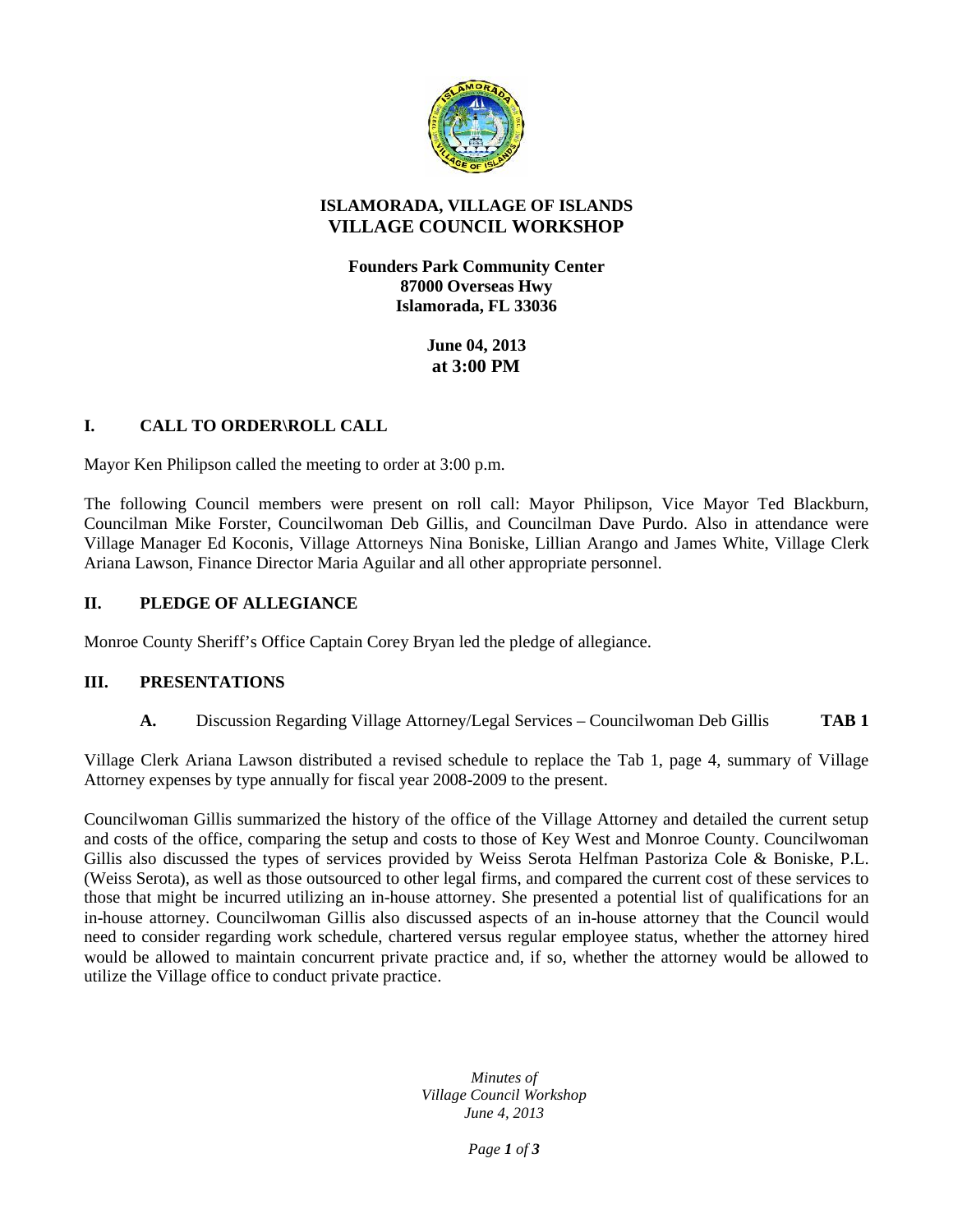### **IV. PUBLIC COMMENT**

Mayor Philipson called for public comment. Mayor Emeritus Ron Levy expressed gratitude to Weiss Serota for their services provided to date. Mr. Levy suggested Council consider the firm's work ethic, and that any solicitation for an in-house attorney prohibit respondents from having any private land-use or private practice legal service interests. Mr. Levy inquired whether the Village Manager desires a change in the Village Attorney. Mayor Philipson closed public comment.

## **V. COUNCIL DISCUSSION**

Councilman Forster expressed the need for an in-house attorney who could engage in preventative work, suggesting that now, with the lowest number of litigation cases in years, is the time for the Village to look for a new legal firm.

Councilman Purdo reviewed the expenses paid to Weiss Serota over the past several years and summarized conversations he had with officials from the Miami Lakes, Marathon, and Homestead municipalities who all utilize Weiss Serota's services. He also expressed the desire for greater availability and predictability of legal expenses and opined that the Village should be able to employ an Attorney, Paralegal, and Legal Secretary for approximately \$250,000 annually. He expressed the desire for an in-house attorney whose loyalty would be to the Village rather than a law firm.

Vice Mayor Blackburn commended Weiss Serota for their efforts on behalf of the Village but noted that the Village has matured as a local government and that the next evolutionary step may be to hire an in-house attorney.

Councilwoman Gillis expressed the desire to continue utilizing Weiss Serota as the Village Attorney, citing the firm's institutional knowledge, wide array of specialties and legislative influence.

Mayor Philipson stated his regard for current Weiss Serota attorneys Nina Boniske, Lily Arango and James White, but stated that he is in favor of a change. He agreed with Councilman Purdo that an in-house legal team could be established within the Village's current \$250,000 annual budget for general legal services. He suggested utilizing the Florida League of Cities rather than a local selection committee, and retaining Weiss Serota through October 1, 2013 to assist in the selected firm's transition.

Councilman Forster stated that he would like to retain Weiss Serota's services for utility work and current litigation, with an amended hourly rate.

Councilwoman Gillis requested Nina Boniske speak on behalf of Weiss Serota. Ms. Boniske stated that change is inevitable but opined that the in-house position would be more than one individual as Village Attorney can handle. She advised Council that she has acted as an in-house attorney for both city and county governments and suggested the Village take advantage of such by including Weiss Serota in the in-house attorney selection process and as special legal assistance following the transition. She stressed theVillage's need for special expertise in land use law, either in the background of the selected in-house attorney or via outsourced assistance to supplement an in-house attorney. Ms. Boniske expressed the importance of listening to staff's needs and concerns regarding the new attorney's capabilities and the transition process. She also stressed the immense learning curve in transitioning from civil to municipal law.

> *Minutes of Village Council Workshop June 4, 2013*

> > *Page 2 of 3*